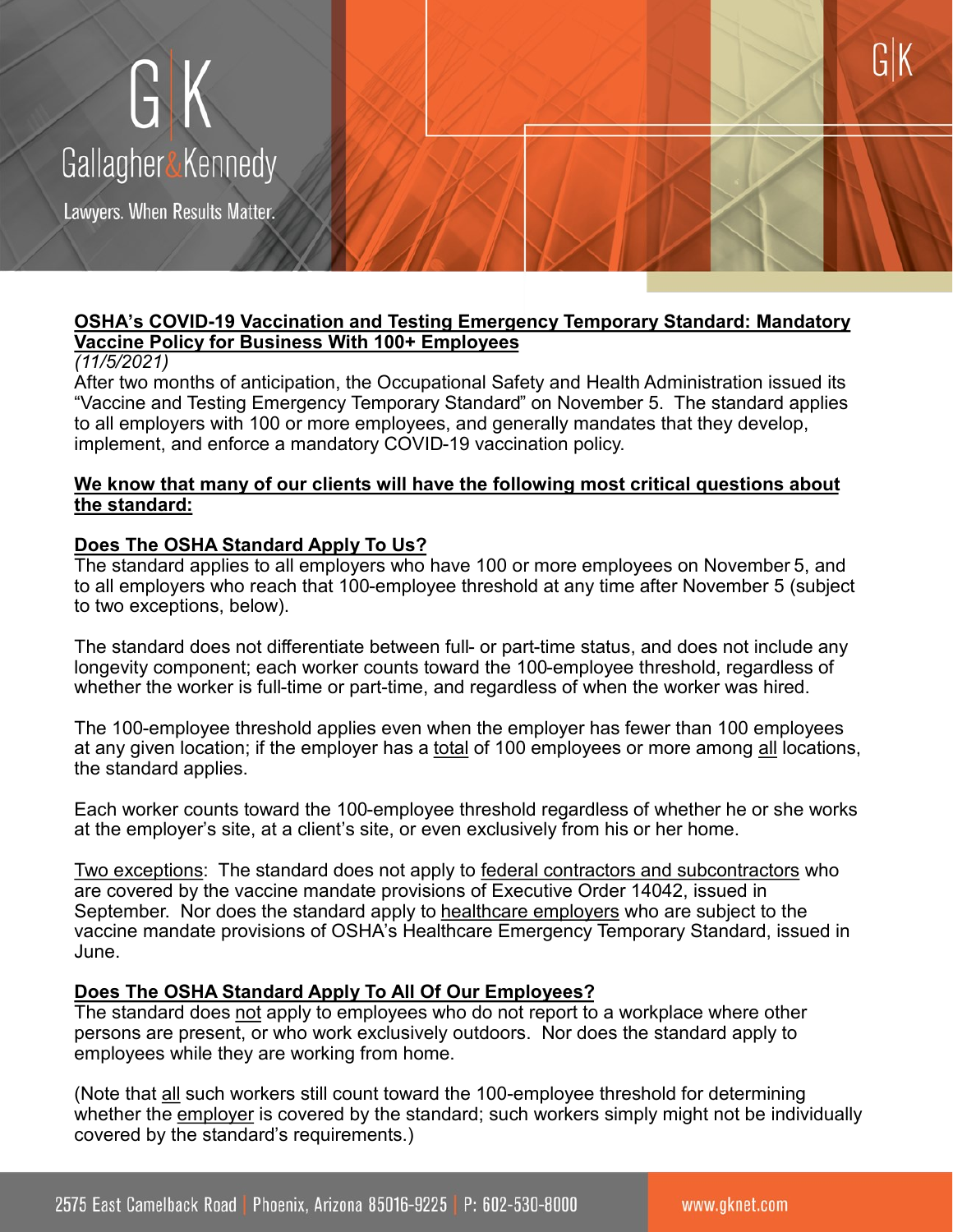# **When Does The Vaccine Mandate Go Into Effect?**

The vaccine mandate will go into effect on December 5, 2021. That is, covered employers will be required to have a policy in place requiring vaccines (see below), and will be required to have verified each covered employee's vaccination status (see below) no later than December 5.

The testing mandate for covered employees who are not vaccinated (see below) will go into effect on January 4, 2022.

## **What Does The Standard Actually Require That We Do?**

**Written vaccine policy**: Each covered employer must establish, implement, and enforce a written mandatory vaccination policy, covering the points discussed below. The policy must require each covered employee to be fully vaccinated (subject to the exceptions below).

**Vaccine exceptions**: The vaccine is not mandatory for (1) employees for whom a vaccine is medically contraindicated; (2) employees for whom medical necessity requires a delay in vaccination; or (3) employees who are legally entitled to a reasonable accommodation under federal civil rights laws because they have a disability or because the vaccination requirement conflicts with their sincerely held religious beliefs, practices, or observances. (Such employees still may be subject to the testing and masking requirements discussed below.) The vaccine also is not mandatory if the employer establishes, implements, and enforces a written policy allowing employees to choose either to be fully vaccinated against COVID-19 or comply with the testing and masking requirements discussed below.

**Vaccine status**: The employer must determine the vaccination status of each employee, including a determination as to whether he or she is fully vaccinated. The employer must require each vaccinated employee to provide appropriate written proof of vaccination status, including whether he or she is fully or partially vaccinated. (The employer must verify the vaccination status of all current employees by December 5; thereafter the employer must verify the status of new hires before permitting them to come into the workplace.)

**Record of vaccine status**: The employer must maintain a record of each employee's vaccination status, and must retain appropriate written proof of vaccination for each employee. The employer also must maintain a roster of each employee's vaccination status. These records and roster are considered to be employee medical records and must be maintained in a confidential manner.

**Employer support for vaccination**: The employer must "support" employee efforts to be vaccinated, including (1) providing up to four hours of paid time off to enable the employee to receive his or her vaccine(s); and (2) providing "reasonable time and paid sick leave to recover from side effects" for each dose. The employer may not require that the employee use available paid sick time, vacation time, or other paid leave to cover the vaccination time; the employer may require that the employee use such available paid time to cover any necessary recovery time.

**Mandatory testing for unvaccinated employees**: Starting January 4, the employer must require that unvaccinated employees who report at least once per week to a location where other persons are present undergo weekly testing for COVID-19. An employee who has not been in the workplace for seven or more days (such as an individual who is working remotely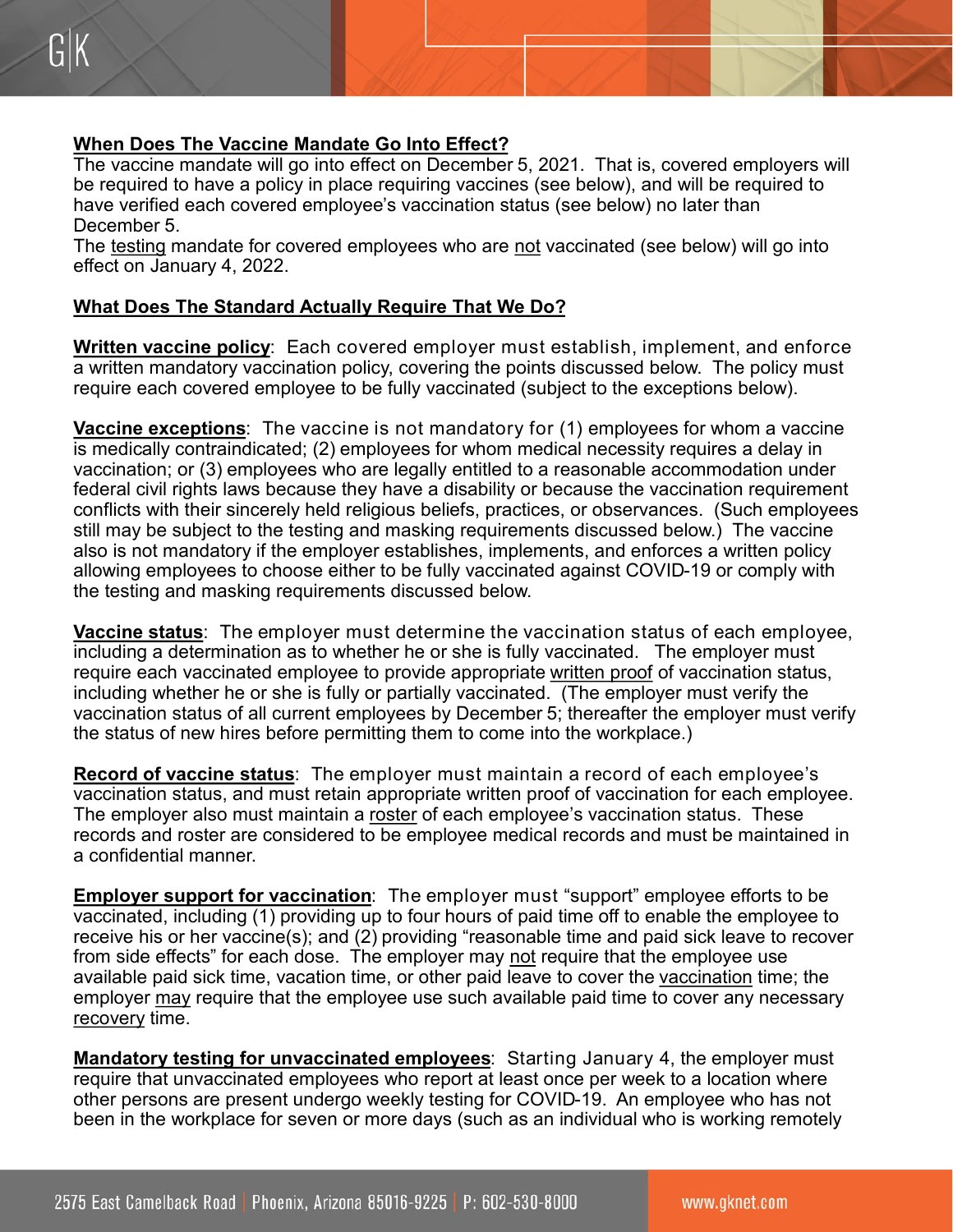from home) must provide the employer with written documentation of a negative COVID-19 test within the past seven days before he or she may come back to the workplace. The employer must maintain a record of each test result; such records are considered to be employee medical records and must be maintained in a confidential manner.

**Cost of testing**: The OSHA standard does not require that employers pay for or reimburse employees for the cost of mandatory testing. Nor does the standard require that employers provide paid time off to enable such testing.

**Positive COVID-19 tests**: The employer must require that each employee notify the employer if he or she tests positive for or is diagnosed with COVID-19. The employer must remove each such employee from the workplace until he or she meets certain defined medical and/or testing criteria.

**Mandatory face masks for unvaccinated employees**: The employer must require that unvaccinated employees wear face coverings when indoors and when occupying a vehicle with another person for work purposes, except in certain defined situations (such as when the employee is eating or drinking, when the employee is alone in a room with floor to ceiling walls and a closed door, or when a mask is "infeasible or creates a greater hazard"). The employer must ensure that such masks are worn properly; that is, that they "fully cover the employee's nose and mouth." The standard does not require the employer to pay for any costs associated with masks.

**Information to employees**: The employer must inform each employee about the requirements of the vaccine mandate standard. The employer also must provide each employee with a copy of the OSHA document, "Key Things to Know About COVID-19 Vaccines." The employer also must inform each employee about the anti-retaliation provisions of federal law, and about the provisions of federal law imposing criminal penalties for knowingly supplying false statements or documentation.

**Reporting COVID-19 fatalities and hospitalizations to OSHA**: The employer must report to OSHA each "work-related COVID-19 fatality" within eight hours of learning about the fatality. The employer also must report to OSHA each "work-related COVID-19 in-patient hospitalization" within 24 hours of learning about the hospitalization. Under OSHA regulations, an illness is "work-related" if "an exposure in the work environment either caused or contributed to the resulting condition."

## **What Are The Penalties For Non-Compliance?**

OSHA has indicated that a failure to comply with the standard will be considered a "serious" violation of federal law. Under current rules, the maximum fine for a "serious" violation is \$13,653.00; the maximum fine for "willful or repeated" violations is \$136,532.00. Employers also need to keep in mind that the anti-retaliation provisions of federal law apply to the standard; an employee who complains about a perceived violation of the standard is a "whistleblower," and federal law prohibits disciplining or discharging any employee because of any such complaint.

## **What About Legal Challenges To The OSHA Standard?**

Arizona Attorney General Mark Brnovich filed a lawsuit in federal court in Phoenix in September challenging the prospective OSHA standard. Several other state attorneys general and industry groups around the country also have announced their intention to file similar